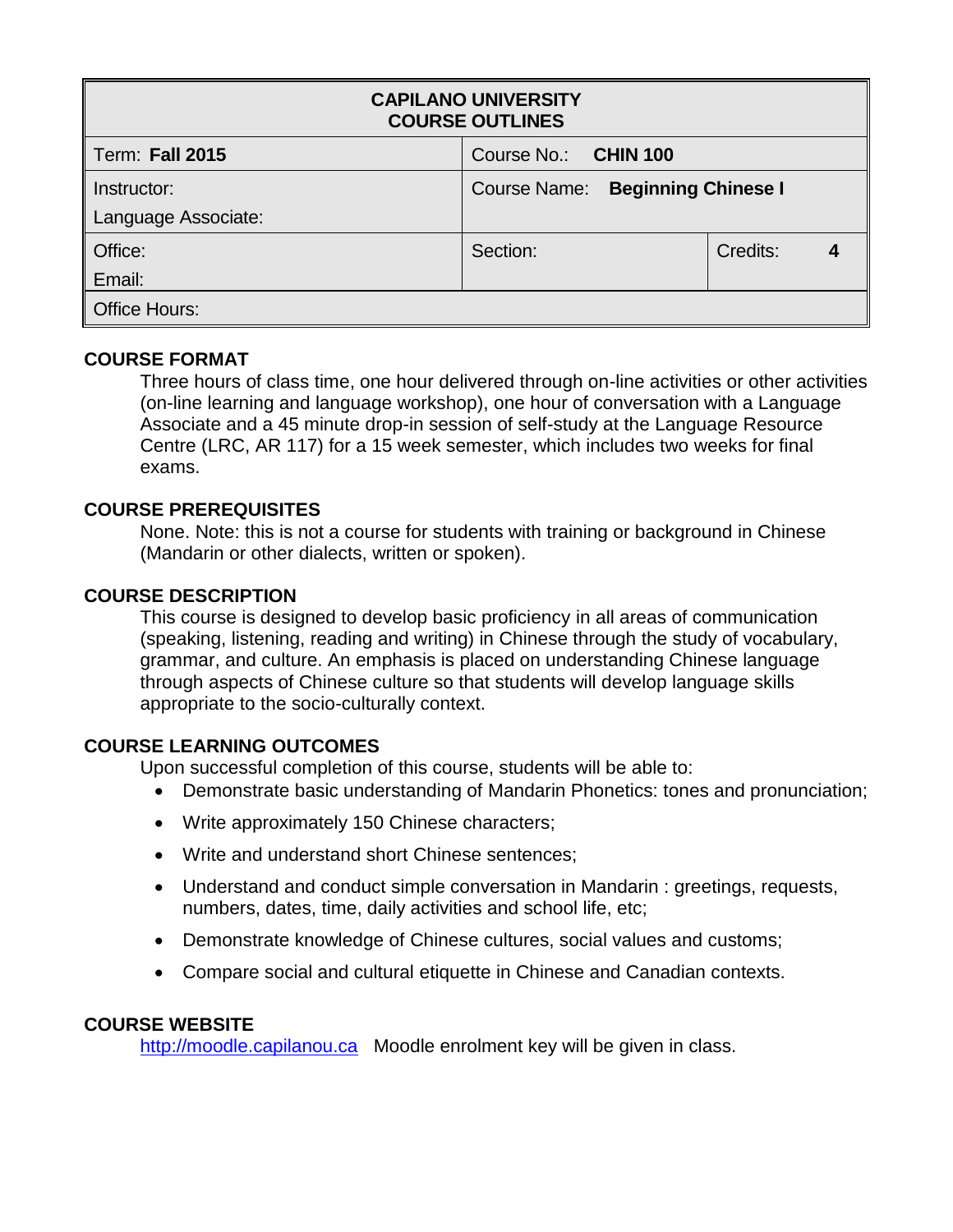#### **REQUIRED TEXTS**

Liu, Xun, et al. *New Practical Chinese Reader (Book 1).* Beijing: Beijing Language and Culture University Press, 2002. Print.

Recommended text:

*Oxford Beginner's Chinese Dictionary*. New York: Oxford University Press, 2006. Print.

### **COURSE CONTENT**

| <b>WEEK</b>    | <b>CHAPTER</b>    | <b>LRC</b>             | <b>CONVERSATION</b> |
|----------------|-------------------|------------------------|---------------------|
| 1              | <b>Phonetics</b>  | <b>Lab Orientation</b> | Oral 1              |
|                | Lessons 1 - 2     | Lessons 1 - 2          |                     |
| $\overline{2}$ | Lessons 3 - 4     | Lessons $3 - 4$        | Oral 2              |
| 3              | Lessons 5 - 6     | Lessons $5-6$          | Oral 3              |
| 4              | Lesson 6          | Lesson 6               | Oral 4              |
| 5              | Lesson 7          | Lesson 7               | Oral 5              |
| 6              | Lesson 8          | Lesson 8               | Oral <sub>6</sub>   |
| 7              | Lesson 9          | Lesson 9               | Oral 7              |
|                | Mid-Term Exam     | Mid-Term Exam          |                     |
| 8              | Lessons 9 – 10    | Lessons $9 - 10$       | Oral 8              |
| 9              | Lessons 10 - 11   | Lessons 10 - 11        | Oral 9              |
| 10             | Lesson 11         | Lesson 11              | Oral 10             |
| 11             | Lesson 12         | Lesson 12              | Oral 11             |
| 12             | Lessons 13 - 14   | Lessons $13 - 14$      | Oral 12             |
| 13             | Lesson 14         |                        |                     |
| 14/15          | Final exam period |                        |                     |

Please note that this schedule is subject to change and it is each student's responsibility to ensure they are aware of any changes announced in class.

### **COURSE ASSIGNMENTS**

#### Class work

Course work will include writing basic Chinese vocabulary and sentences in both Pinyin (Romanized Phonetics) and Chinese characters. There will be weekly assignments which require translation between English and Chinese characters marked to measure their language, grammar, and reading abilities. Assignments will also include exercises in Chinese cultural values and customs which will include participation in classroom role-plays.

#### Tests/Exams

There will be three written quizzes, a written Mid-term Exam and a Final Exam.

#### Lab (Language Resource Centre)

Language labs provide the opportunity to further develop listening and pronunciation skills. Students must attend the Language Resource Centre (LRC in Arbutus 117) to complete assigned material (typically 45 min per week). The LRC will be open on a drop-in basis. Mark will be based on completion of weekly assignments.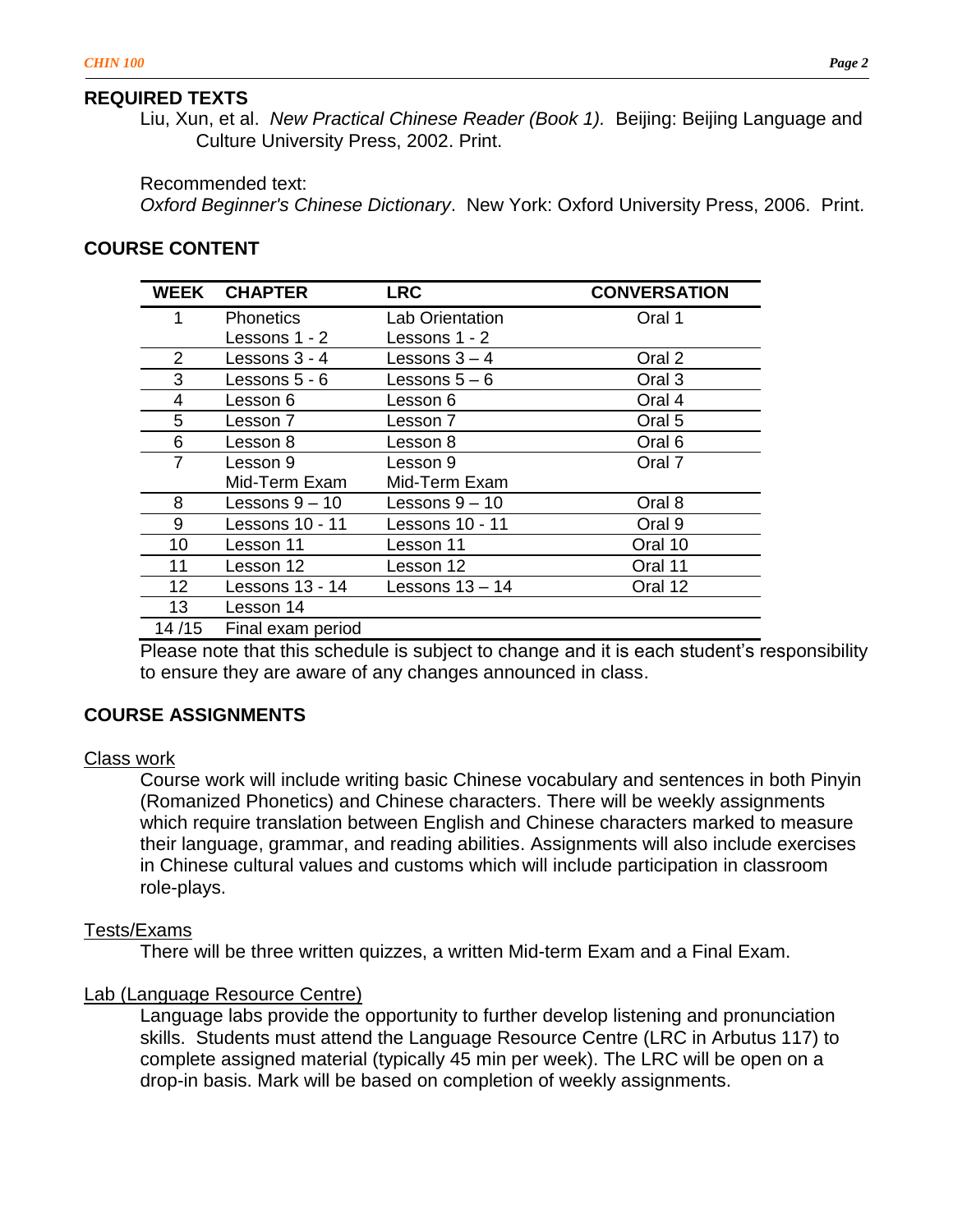### Conversation

During conversation classes you have the opportunity to practice speaking Chinese in small groups. Mistakes and risk-taking are a normal part of the learning process; you are therefore encouraged to participate to the best of your ability. Students will participate in a one hour conversation seminar on a weekly basis, during which oral exercises will be conducted based on lessons learned in the lecture.

# **Participation**

Participation represents a significant part of the course, not just in the percentage of your grade but, more importantly, in the impact that it has on your learning and the environment in which we all work. Students are expected to come prepared to participate in all course activities by having done the assigned homework beforehand. During these activities, students should speak Chinese as much as possible. Students are also expected to follow the basic rules of courtesy (and the Capilano Student Code of Conduct).

# **EVALUATION PROFILE**

Final grades for the course will be computed based on the following schedule.

| Class work (written exercises, culture, role-play) | 10%  |
|----------------------------------------------------|------|
| Chapter Tests (3)                                  | 15%  |
| Participation                                      | 5%   |
| <b>LRC</b>                                         | 10%  |
| Conversation                                       | 15%  |
| Mid Term Exam                                      | 20%  |
| <b>Final Exam</b>                                  | 25%  |
| Total:                                             | 100% |

# **GRADE PROFILE**

Letter grades will be assigned according to the following guidelines:

|  | <b>A+</b> 90 - 100%   <b>B+</b> 77 - 79%   <b>C+</b> 67 - 69%   <b>D</b> 50 - 59% |                   |  |
|--|-----------------------------------------------------------------------------------|-------------------|--|
|  | <b>A</b> 85 - 89%   <b>B</b> 73 - 76%   <b>C</b> 63 - 66%   <b>F</b> 0 - 49%      |                   |  |
|  | <b>A-</b> 80 - 84% <b>B-</b> 70 - 72%                                             | $ C - 60 - 62\% $ |  |

Students should refer to the University Calendar for the effect of the above grades on grade point average.

# **OPERATIONAL DETAILS**

# University Policies

*Capilano University has policies on Academic Appeals (including appeal of final grade), Student Conduct, Cheating and Plagiarism, Academic Probation and other educational issues. These and other policies are available on the University website.* 

# Attendance

Attendance in class, labs and conversation sessions are required. It is the student's responsibility to catch up on any material missed due to absence from class, including